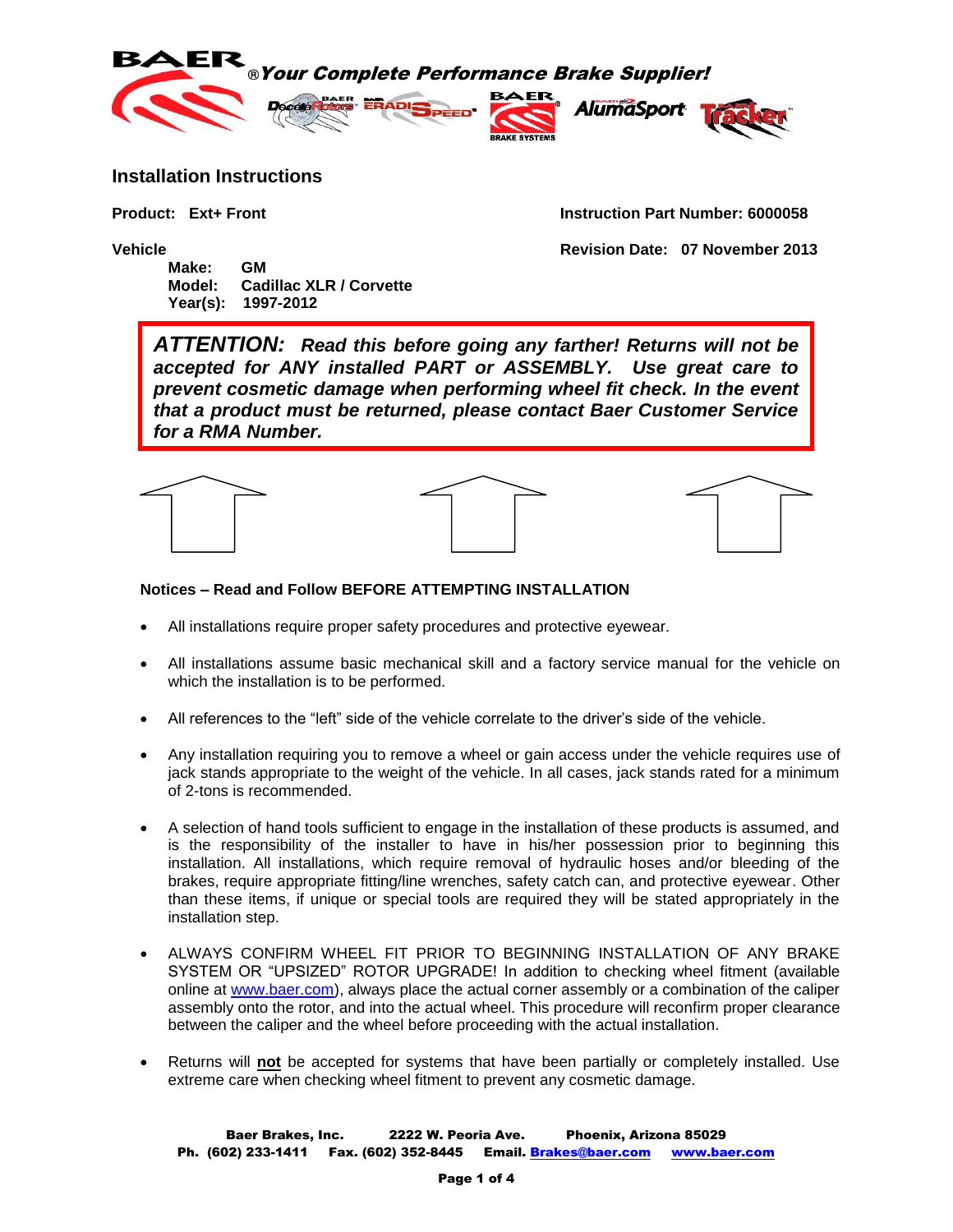

 When installing new Baer rotors, be sure to follow the direction of rotation indicated on the rotor hat area with either an arrow, or an "L" for left, or an "R" for right, or both. "L" or left always indicates the driver's side of US spec vehicles. Images shown are "L" left rotors:



- A proper professional wheel alignment is required for any system requiring replacement of the front spindles, or tie rod ends. Follow factory prescribed procedures and specifications unless otherwise indicated.
- At any point, stop the installation if anything is unclear, or the parts require force to install. Consult directly with Baer Technical Staff in such instances to confirm details. Please have these instructions, as well as the part number of the component (part numbers are machined into the brackets) that is proving difficult to install, as well as the make, model, and year (date of vehicle production is preferred) of your vehicle available when you call. Baer's Technical Staff is available from 8:30a.m. - 5:00p.m. Mountain Standard Time (Arizona does not observe Daylight Savings Time) by phone: (602)-233-1411 Monday through Friday.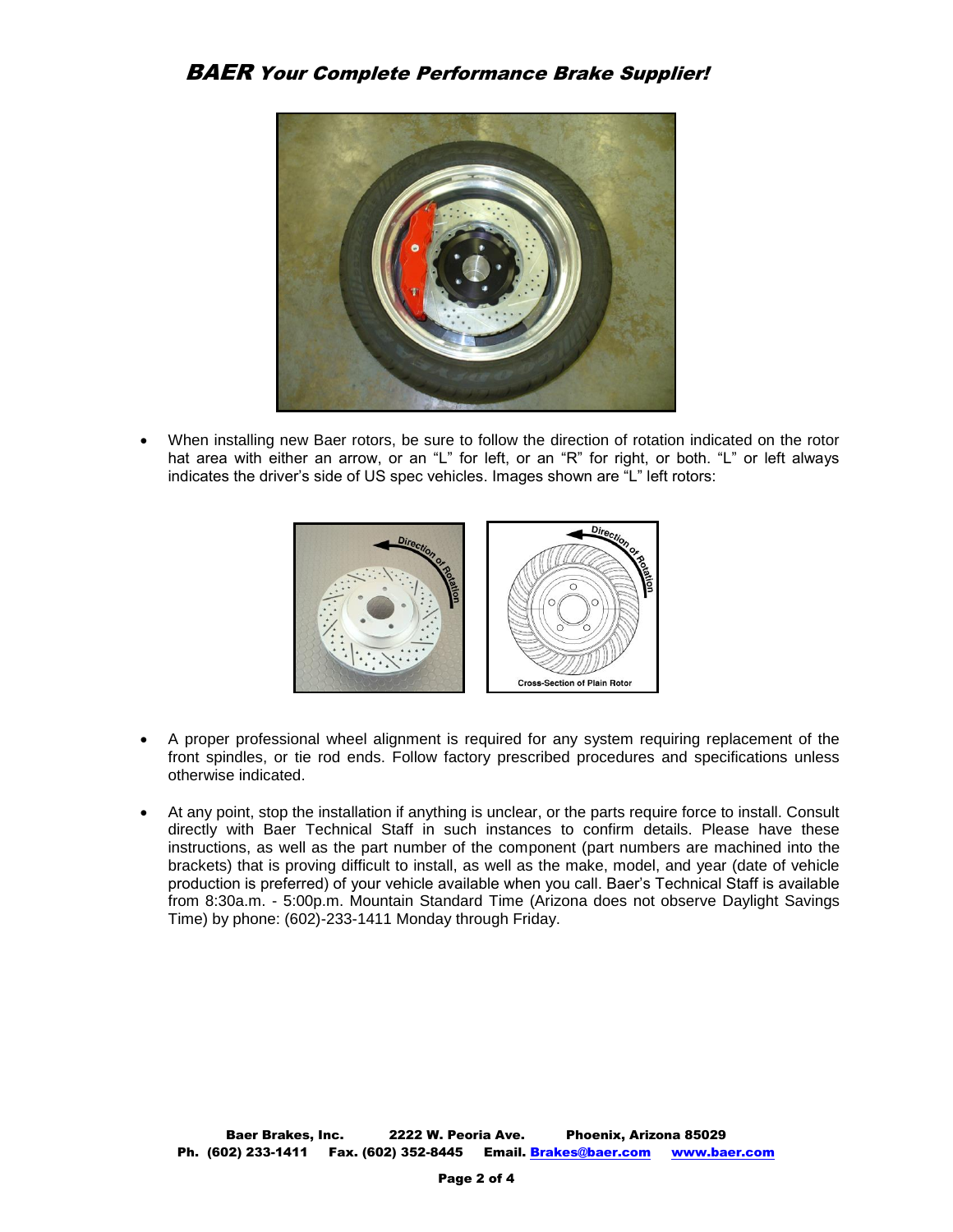## **INSTALLATION:**

- 1. Disconnect the fluid hose at the frame and cap the hardline with the supplied vinyl cap. Remove the hose lock and pull the hose from the bracket.
- 2. Remove the two bolts retaining the caliper to the spindle and remove the caliper.
- 3. Remove the rotor and clean the hub surface to allow the new rotor to seat properly on the hub.
- 4. Install the intermediate bracket to the *outboard* side of the spindle using the supplied M14- 2.0x45mm bolts. Torque each bolt to 120 ft∙lbs
- 5. Install the correct side rotor and secure with three lug nuts and washers to avoid scratching the hat.

**\*\***Note: Check for adequate clearance between the rotor and the lower control arm just outboard of the ball joint. Due to production tolerances on the A-arm, our rotor may contact the lip at the nose. This will usually only happen when the suspension is loaded (normal ride height). A small lip is forged into the control arm and will need to be removed for clearance. Remove the lip about 1" from each side of center and recheck for clearance. Remember to turn the steering wheel lock to lock to insure adequate clearance.



**Figure 1:** Area which may need trimming for rotor clearance